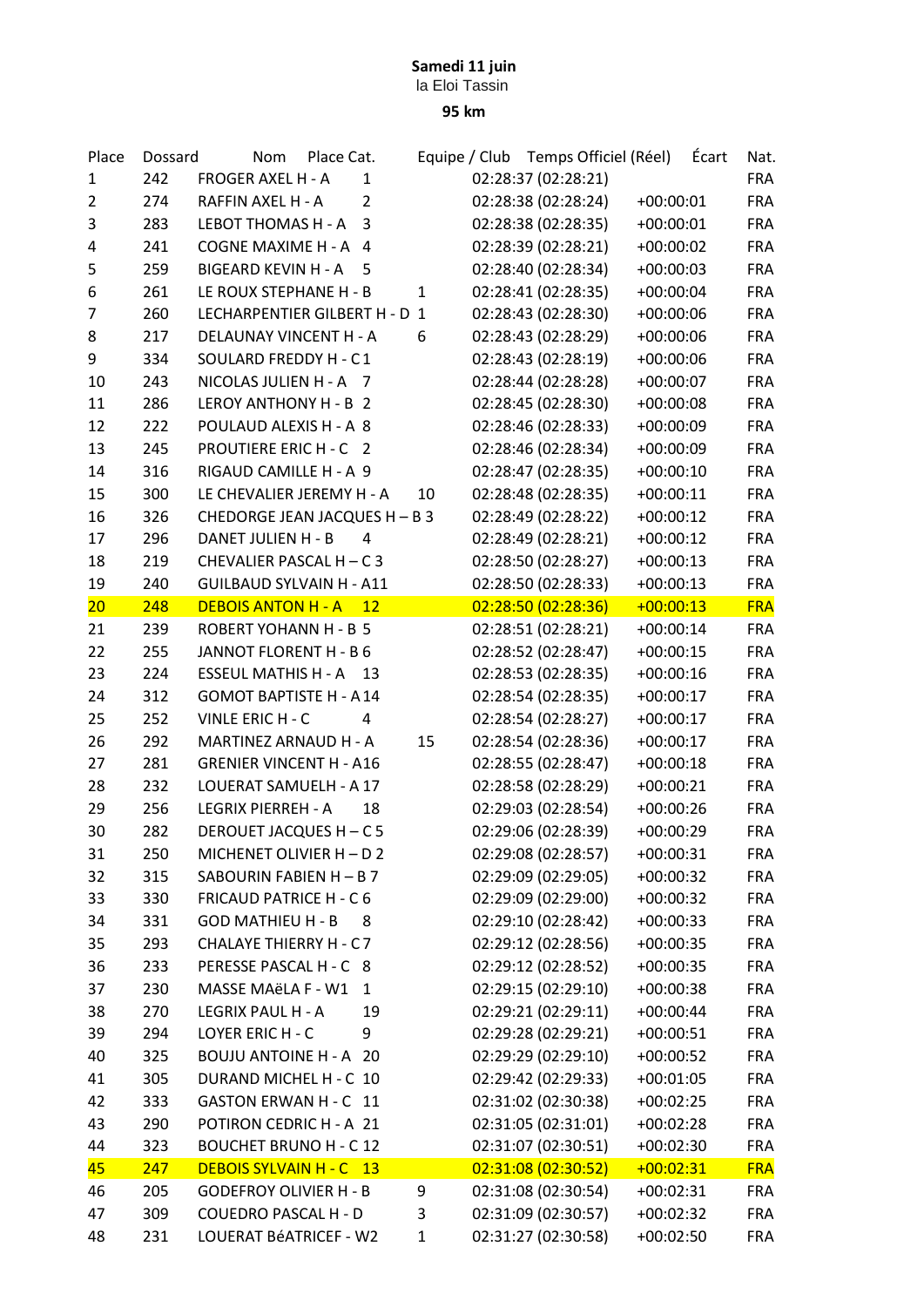| 49  | 229 | MALHERBE DAVID H - C14           |    | 02:31:42 (02:31:38) | $+00:03:05$ | <b>FRA</b> |
|-----|-----|----------------------------------|----|---------------------|-------------|------------|
| 50  | 238 | <b>HENON GEORGES H - D 4</b>     |    | 02:31:43 (02:31:19) | $+00:03:06$ | FRA        |
| 51  | 258 | MOUSSUS PIERRE H - D 5           |    | 02:31:44 (02:31:35) | $+00:03:07$ | <b>FRA</b> |
| 52  | 226 | PADIOU RONAN H - A 22            |    | 02:31:51 (02:31:38) | $+00:03:14$ | <b>FRA</b> |
| 53  | 220 | HAUMONT DIDIER H - C15           |    | 02:31:53 (02:31:25) | $+00:03:16$ | <b>FRA</b> |
| 54  | 204 | VIAUD JOEL H - C<br>16           |    | 02:32:01 (02:31:47) | $+00:03:24$ | <b>FRA</b> |
| 55  | 201 | PORTE NICOLAS H - B<br>10        |    | 02:33:21 (02:32:56) | $+00:04:44$ | <b>FRA</b> |
| 56  | 228 | <b>LEBRETON GUY H - D</b><br>6   |    | 02:33:50 (02:33:35) | $+00:05:13$ | <b>FRA</b> |
| 57  | 329 | <b>DURET JOHNNY H - D</b><br>7   |    | 02:33:51 (02:33:10) | $+00:05:14$ | <b>FRA</b> |
| 58  | 266 | ROUSEAU JACQUES H - C            | 17 | 02:33:52 (02:33:34) | $+00:05:15$ | <b>FRA</b> |
| 59  | 336 | RABALLAND DAMIEN H - B           | 11 | 02:33:53 (02:33:15) | $+00:05:16$ | <b>FRA</b> |
| 60  | 223 | CHEVALIER DAVID H - C18          |    | 02:35:12 (02:34:46) | $+00:06:35$ | <b>FRA</b> |
| 61  | 221 | <b>COTTINEAU DAVID H - B</b>     | 12 | 02:35:41 (02:35:11) | $+00:07:04$ | <b>FRA</b> |
| 62  | 269 | JEGOUX PASCAL H - C 19           |    | 02:36:26 (02:36:08) | $+00:07:49$ | <b>FRA</b> |
| 63  | 303 | FRICAUD VINCENT H - B13          |    | 02:37:53 (02:37:45) | $+00:09:16$ | <b>FRA</b> |
| 64  | 212 | <b>DUTEIL EDDY H - B</b><br>14   |    | 02:38:05 (02:37:33) | $+00:09:28$ | <b>FRA</b> |
| 65  | 216 | LORIOT VINCENT H - D 8           |    | 02:45:10 (02:44:56) | $+00:16:33$ | <b>FRA</b> |
| 66  | 209 | GLO ALAIN H - B<br>15            |    | 02:45:11 (02:44:41) | $+00:16:34$ | <b>FRA</b> |
| 67  | 327 | MABIRE MICHEL H - D<br>9         |    | 02:45:53 (02:45:34) | $+00:17:16$ | <b>FRA</b> |
| 68  | 291 | CASSOU JOEL H - D<br>10          |    | 02:46:45 (02:46:23) | $+00:18:08$ | <b>FRA</b> |
|     | 276 | ROBIN JEREMY H - B               |    | 02:46:46 (02:46:16) |             | <b>FRA</b> |
| 69  |     | 16                               |    |                     | $+00:18:09$ |            |
| 70  | 215 | <b>COUE ERIC H - D</b><br>11     |    | 02:46:46 (02:46:25) | $+00:18:09$ | <b>FRA</b> |
| 71  | 271 | FEUILLATRE JEAN NOEL H - D       | 12 | 02:46:48 (02:46:29) | $+00:18:11$ | <b>FRA</b> |
| 72  | 328 | DURNERIN LOUIS H - A 23          |    | 02:46:49 (02:46:11) | $+00:18:12$ | <b>FRA</b> |
| 73  | 268 | <b>HEURTEL JACKI H - D</b><br>13 |    | 02:46:50 (02:46:29) | $+00:18:13$ | <b>FRA</b> |
| 74  | 264 | ROCHER ANDRE H - D<br>14         |    | 02:46:50 (02:46:10) | $+00:18:13$ | <b>FRA</b> |
| 75  | 251 | PEREZ RAMOS AITOR H - B          | 17 | 02:46:52 (02:46:25) | $+00:18:15$ | <b>FRA</b> |
| 76  | 285 | ARDOUIN CHRISTIANH - D           | 15 | 02:46:52 (02:46:52) | $+00:18:15$ | <b>FRA</b> |
| 77  | 213 | <b>GILLES THOMAS H - D</b><br>16 |    | 02:46:52 (02:46:36) | $+00:18:15$ | <b>FRA</b> |
| 78  | 214 | SELLOS SYLVAIN H - A<br>24       |    | 02:46:53 (02:46:21) | $+00:18:16$ | <b>FRA</b> |
| 79  | 308 | MONTI ERIC H - C<br>20           |    | 02:46:57 (02:46:22) | $+00:18:20$ | <b>FRA</b> |
| 80  | 273 | POULIQUEN RAPHAEL H - B          | 18 | 02:46:57 (02:46:24) | $+00:18:20$ | <b>FRA</b> |
| 81  | 227 | <b>BUGEL ALAIN H - D</b><br>17   |    | 02:46:57 (02:46:28) | $+00:18:20$ | <b>FRA</b> |
| 82  | 295 | <b>BREHIER ALAIN H - D</b><br>18 |    | 02:46:57 (02:46:38) | $+00:18:20$ | <b>FRA</b> |
| 83  | 206 | HARNIE JEAN H - A<br>25          |    | 02:46:58 (02:46:44) | $+00:18:21$ | FRA        |
| 84  | 263 | PLOTEAU ALAIN H - C<br>21        |    | 02:47:00 (02:46:50) | $+00:18:23$ | FRA        |
| 85  | 287 | <b>DURAND FRANK H - B</b><br>19  |    | 02:47:03 (02:46:45) | $+00:18:26$ | FRA        |
| 86  | 225 | LAILLER PASCAL H - C<br>22       |    | 02:47:06 (02:46:58) | $+00:18:29$ | FRA        |
| 87  | 257 | <b>JOLIVET SEBASTIEN H - B</b>   | 20 | 02:53:05 (02:52:57) | $+00:24:28$ | <b>FRA</b> |
| 88  | 246 | <b>GRUSON DAVID H - B</b><br>21  |    | 02:53:46 (02:53:10) | $+00:25:09$ | FRA        |
| 89  | 280 | <b>GUICHARD LAURENT H - C</b>    | 23 | 02:53:51 (02:53:41) | $+00:25:14$ | FRA        |
| 90  | 234 | BENOIST DANIEL H - D 19          |    | 02:54:11 (02:54:07) | $+00:25:34$ | FRA        |
| 91  | 272 | ROMEZ CUILLIEZ RAPHAEL H - A 26  |    | 02:54:15 (02:54:01) | $+00:25:38$ | FRA        |
| 92  | 311 | <b>QUILMER LUC H - C</b><br>24   |    | 02:54:16 (02:54:09) | $+00:25:39$ | FRA        |
| 93  | 236 | SOREL DAVID H - B<br>22          |    | 02:54:22 (02:53:51) | $+00:25:45$ | FRA        |
| 94  | 211 | LE COLLEN MICHEL H - B           | 23 | 02:55:31 (02:54:57) | $+00:26:54$ | <b>FRA</b> |
| 95  | 298 | <b>BOSQUART OLIVIERH - B</b>     | 24 | 02:56:43 (02:56:11) | $+00:28:06$ | FRA        |
| 96  | 279 | LHERMITE YVON H - D 20           |    | 02:57:36 (02:57:24) | $+00:28:59$ | FRA        |
| 97  | 277 | <b>HERVY MARC H - A</b><br>27    |    | 02:57:36 (02:57:05) | $+00:28:59$ | FRA        |
| 98  | 320 | <b>HORNEC FRANCOIS H - D</b>     | 21 | 03:03:03 (03:02:38) | $+00:34:26$ | FRA        |
| 99  | 321 | HORNEC LUCINO H - B 25           |    | 03:03:16 (03:02:51) | $+00:34:39$ | FRA        |
| 100 | 289 | <b>BARON THIERRYH - C</b><br>25  |    | 03:03:32 (03:02:44) | $+00:34:55$ | FRA        |
| 101 | 324 | LEDROIT JOHAN H - A<br>28        |    | 03:03:38 (03:03:13) | $+00:35:01$ | FRA        |